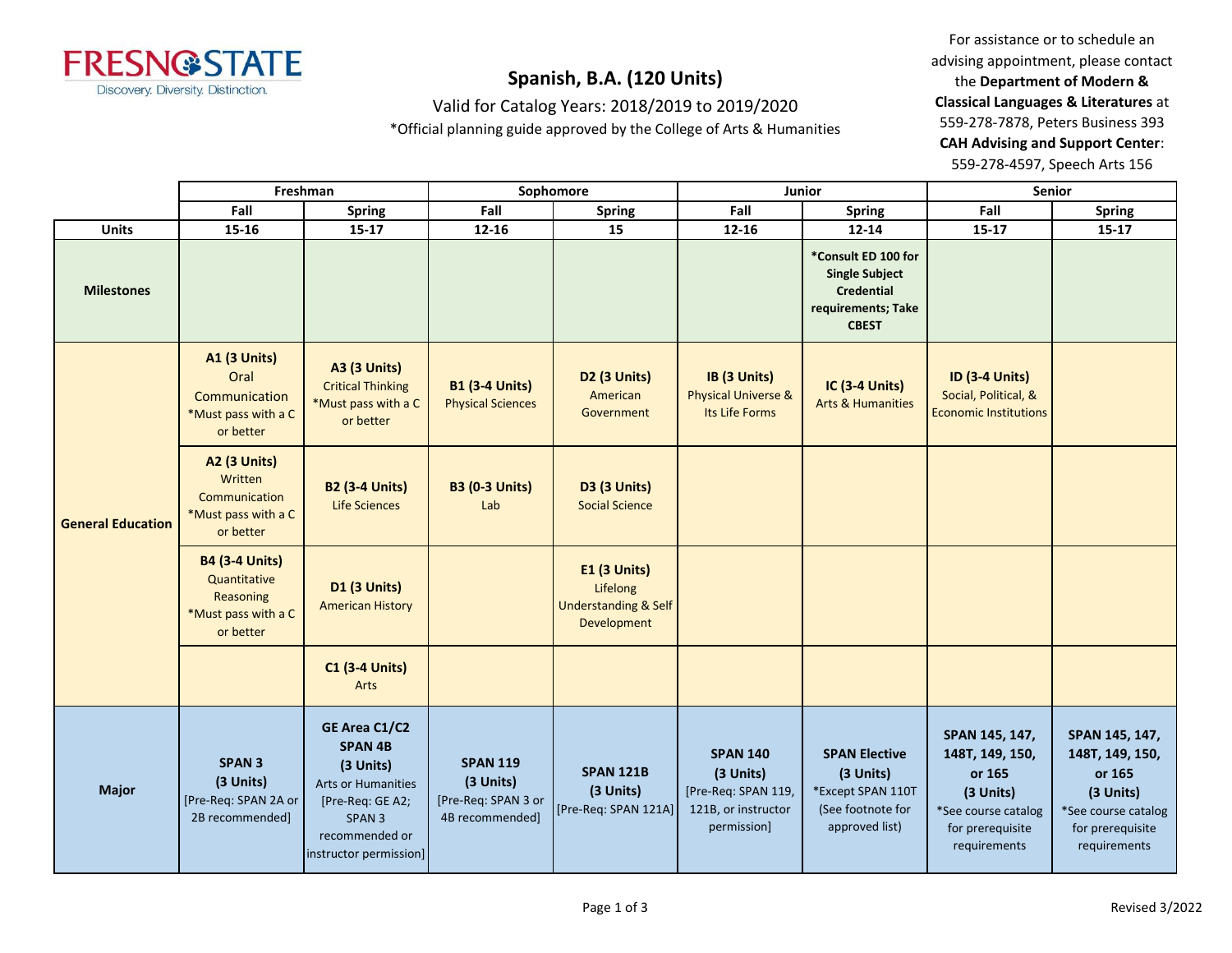

Valid for Catalog Years: 2018/2019 to 2019/2020

\*Official planning guide approved by the College of Arts & Humanities

For assistance or to schedule an advising appointment, please contact the **Department of Modern & Classical Languages & Literatures** at 559-278-7878, Peters Business 393 **CAH Advising and Support Center**: 559-278-4597, Speech Arts 156

|                                                               |                                                                | Freshman  |                                                                                               | Sophomore                                                                                     |                                                                                                                                                        | Junior                                                                                                                                                        |                                                                                               | <b>Senior</b>                                                                                                                                                   |  |
|---------------------------------------------------------------|----------------------------------------------------------------|-----------|-----------------------------------------------------------------------------------------------|-----------------------------------------------------------------------------------------------|--------------------------------------------------------------------------------------------------------------------------------------------------------|---------------------------------------------------------------------------------------------------------------------------------------------------------------|-----------------------------------------------------------------------------------------------|-----------------------------------------------------------------------------------------------------------------------------------------------------------------|--|
|                                                               | Fall                                                           | Spring    | Fall                                                                                          | <b>Spring</b>                                                                                 | Fall                                                                                                                                                   | <b>Spring</b>                                                                                                                                                 | Fall                                                                                          | <b>Spring</b>                                                                                                                                                   |  |
| <b>Units</b>                                                  | $15 - 16$                                                      | $15 - 17$ | 12-16                                                                                         | 15                                                                                            | $12 - 16$                                                                                                                                              | 12-14                                                                                                                                                         | $15 - 17$                                                                                     | $15 - 17$                                                                                                                                                       |  |
| <b>Major</b>                                                  | <b>GE Area C2</b><br><b>SPAN 4A</b><br>(3 Units)<br>Humanities |           | <b>SPAN 121A</b><br>(3 Units)<br>[Pre-Req: SPAN 119<br>highly recommended]                    | <b>SPAN Elective</b><br>(3 Units)<br>*Except SPAN 110T<br>(See footnote for<br>approved list) | <b>SPAN 142</b><br>(3 Units)<br>[Pre-Req: SPAN 3 or<br>4B recommended]<br>OR<br><b>SPAN 143</b><br>(3 Units)<br>[Pre-Req: SPAN 3 or<br>4B recommended] | <b>SPAN 142</b><br>(3 Units)<br>[Pre-Req: SPAN 3 or<br>4B recommended]<br><b>OR</b><br><b>SPAN 143</b><br>(3 Units)<br>[Pre-Req: SPAN 3 or<br>4B recommended] | <b>SPAN Elective</b><br>(3 Units)<br>*Except SPAN 110T<br>(See footnote for<br>approved list) | <b>SPAN 170</b><br>(3 Units)<br>[Pre-Req: SPAN 140<br>or instructor<br>permission; Senior<br>standing & 20 UD<br>units of Spanish<br>coursework<br>recommended] |  |
|                                                               |                                                                |           | <b>SPAN Elective</b><br>(3 Units)<br>*Except SPAN 110T<br>(See footnote for<br>approved list) |                                                                                               |                                                                                                                                                        |                                                                                                                                                               |                                                                                               |                                                                                                                                                                 |  |
|                                                               |                                                                |           |                                                                                               |                                                                                               | <b>UDWS (0-4 Units)</b><br>*Upper Division<br>Writing Exam OR "W"<br>Course (must pass<br>with a C or better)                                          | <b>Elective</b>                                                                                                                                               | CI 149 (3 Units)<br>*Prerequisite for<br><b>Teaching Credential</b><br>Program                | MI (3 Units)<br>Multicultural/<br>International                                                                                                                 |  |
| <b>Additional</b><br><b>Graduation</b><br><b>Requirements</b> |                                                                |           |                                                                                               |                                                                                               | <b>EHD 50 (3 Units)</b><br>*Prerequisite for<br><b>Teaching Credential</b><br>Program                                                                  |                                                                                                                                                               | <b>Elective</b>                                                                               | <b>Elective</b>                                                                                                                                                 |  |
|                                                               |                                                                |           |                                                                                               |                                                                                               |                                                                                                                                                        |                                                                                                                                                               |                                                                                               | <b>Elective</b>                                                                                                                                                 |  |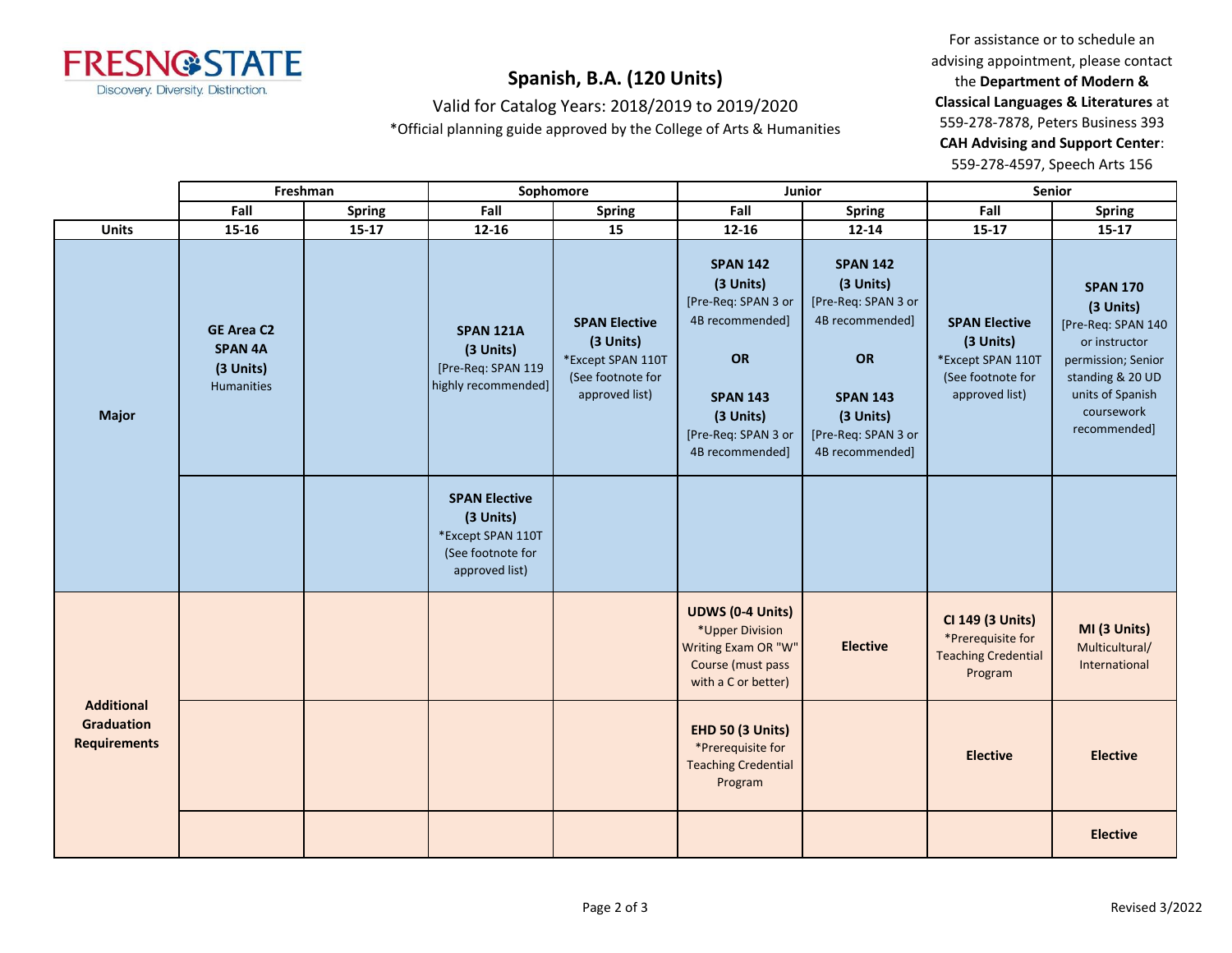

Valid for Catalog Years: 2018/2019 to 2019/2020

\*Official planning guide approved by the College of Arts & Humanities

For assistance or to schedule an advising appointment, please contact the **Department of Modern & Classical Languages & Literatures** at 559-278-7878, Peters Business 393 **CAH Advising and Support Center**: 559-278-4597, Speech Arts 156

|       | Freshman |           | Sophomore |               | Junior    |               | Senior    |                |
|-------|----------|-----------|-----------|---------------|-----------|---------------|-----------|----------------|
|       | Fall     | Spring    | -<br>Fall | <b>Spring</b> | Fall      | <b>Spring</b> | Fall      | Spring         |
| Units | 15-16    | $15 - 17$ | 12-16     | --            | $12 - 16$ | $12 - 14$     | $15 - 17$ | 10.17<br>T2-T1 |

#### **FOOTNOTES:**

**Prerequisites/Corequisites:** Other restrictions may apply. Please see your course catalog for detailed prerequisite/corequisite requirements.

Grade Requirements: CR/NC grading is not permitted for courses in the Spanish major except for those taken by Credit by Examination. Students must receive a minimum grade of C in each upper-division course used toward the Spanish major.

LD Spanish Courses: Consult with a Spanish advisor to determine which lower-division courses, if any, may be waived. Waiver of required units for the major does not reduce the total number of units required for the awarding of the bachelor's degree.

SPAN Electives: All Spanish majors have to take four electives from the following courses: SPAN 114, 115, 116, 117, 125, 129, 134, 130 and 137. Single Subject Credential in Spanish must to take SPAN 117, 130, 137 and either 125 or 129

**Electives (16-30 units):** Units in this area may be used toward a double major or minor. Students must earn a minimum of 120 units total to graduate. The number of required elective units may vary, depending on the amount of units earned from major and GE courses.

**Upper Division Writing Skills requirement (UDWS):** All undergraduate students must demonstrate competency in writing skills by passing the Upper Division Writing Exam (UDWE) or by obtaining a C or better in an approved upper division writing course, identified by the letter "W."

Substitutions: If substitutions/exceptions/waivers are made for any major courses that also meet GE and/or the Multicultural/International graduation requirement, the student is responsible for completing additional courses to satisfy the respective areas (GE and/or MI). This also includes the upperdivision writing requirement.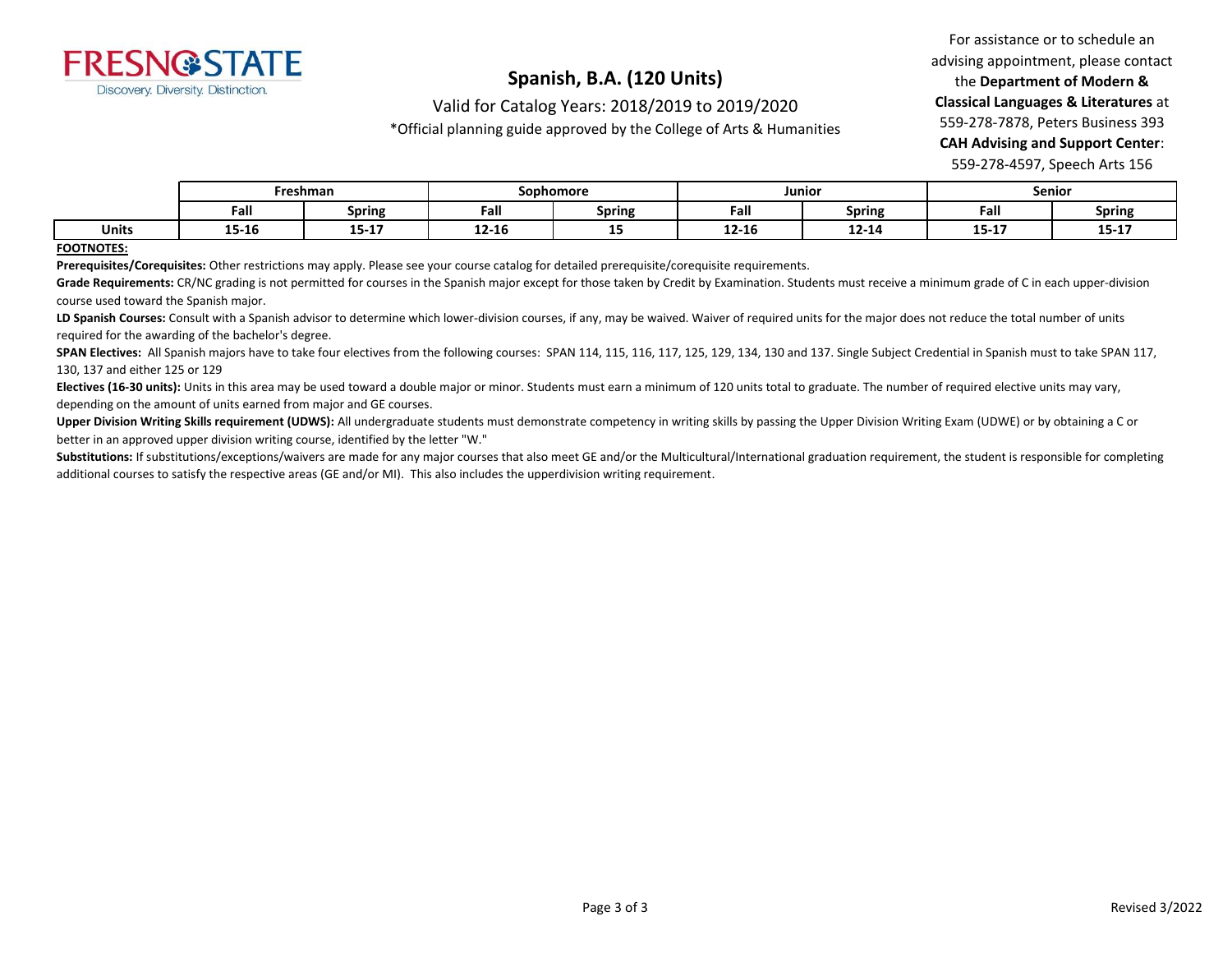

Valid for Catalog Years: 2009/2010 to 2017/2018

\*Official planning guide approved by the College of Arts & Humanities

For assistance or to schedule an advising appointment, please contact the **Department of Modern & Classical Languages & Literatures** at 559-278- 7878, Peters Business 393 **CAH Advising and Support Center**: 559-278-4597, Speech Arts 156

|                                    | Freshman                                                                               |                                                                                                                                        |                                                   | Sophomore                                                           | <b>Junior</b>                                                                          |                                                        | <b>Senior</b>                                                                                                    |                                                                                                                  |
|------------------------------------|----------------------------------------------------------------------------------------|----------------------------------------------------------------------------------------------------------------------------------------|---------------------------------------------------|---------------------------------------------------------------------|----------------------------------------------------------------------------------------|--------------------------------------------------------|------------------------------------------------------------------------------------------------------------------|------------------------------------------------------------------------------------------------------------------|
|                                    | Fall                                                                                   | <b>Spring</b>                                                                                                                          | Fall                                              | <b>Spring</b>                                                       | Fall                                                                                   | <b>Spring</b>                                          | Fall                                                                                                             | <b>Spring</b>                                                                                                    |
| <b>Units</b>                       | 15-16                                                                                  | $15 - 17$                                                                                                                              | 12-16                                             | 15                                                                  | $12 - 16$                                                                              | $12 - 14$                                              | $15 - 17$                                                                                                        | $15 - 17$                                                                                                        |
|                                    | <b>A1 (3 Units)</b><br>Oral<br>Communication<br>*Must pass with a C<br>or better       | <b>A3 (3 Units)</b><br><b>Critical Thinking</b><br>*Must pass with a C or<br>better                                                    | <b>B1 (3-4 Units)</b><br><b>Physical Sciences</b> | <b>D2 (3 Units)</b><br><b>American Government</b>                   | IB (3 Units)<br><b>Physical Universe &amp;</b><br>Its Life Forms                       | <b>IC (3-4 Units)</b><br><b>Arts &amp; Humanities</b>  | <b>ID (3-4 Units)</b><br>Social, Political, &<br><b>Economic Institutions</b>                                    | MI (3 Units)<br>Multicultural/<br>International                                                                  |
| <b>General</b><br><b>Education</b> | <b>A2 (3 Units)</b><br>Written<br>Communication<br>*Must pass with a C<br>or better    | <b>B2 (3-4 Units)</b><br><b>Life Sciences</b>                                                                                          | <b>B3 (0-3 Units)</b><br>Lab                      | <b>D3 (3 Units)</b><br><b>Social Science</b>                        |                                                                                        |                                                        |                                                                                                                  |                                                                                                                  |
|                                    | <b>B4 (3-4 Units)</b><br>Quantitative<br>Reasoning<br>*Must pass with a C<br>or better | <b>D1 (3 Units)</b><br><b>American History</b>                                                                                         |                                                   | <b>E1 (3 Units)</b><br>Lifelong Understanding<br>& Self Development |                                                                                        |                                                        |                                                                                                                  |                                                                                                                  |
|                                    |                                                                                        | <b>C1 (3-4 Units)</b><br>Arts                                                                                                          |                                                   |                                                                     |                                                                                        |                                                        |                                                                                                                  |                                                                                                                  |
| <b>Major</b>                       | SPAN 3 (3 Units)<br>[Pre-Req: SPAN 2A or<br>2B recommended]                            | GE Area C1/C2<br>SPAN 4B (3 Units)<br><b>Arts or Humanities</b><br>[Pre-Req: GE A2; SPAN<br>3 recommended or<br>instructor permission] | [Pre-Req: SPAN 3 or<br>4B recommended]            | SPAN 119 (3 Units) SPAN 121B (3 Units)<br>[Pre-Req: SPAN 121A]      | <b>SPAN 140 (3 Units)</b><br>[Pre-Req: SPAN 119,<br>121B, or instructor<br>permission] | <b>SPAN Elective</b><br>(3 Units)<br>*Except SPAN 110T | SPAN 145, 147,<br>148T, 149, 150,<br>or 165 (3 Units)<br>*See course catalog for<br>prerequisite<br>requirements | SPAN 145, 147,<br>148T, 149, 150,<br>or 165 (3 Units)<br>*See course catalog for<br>prerequisite<br>requirements |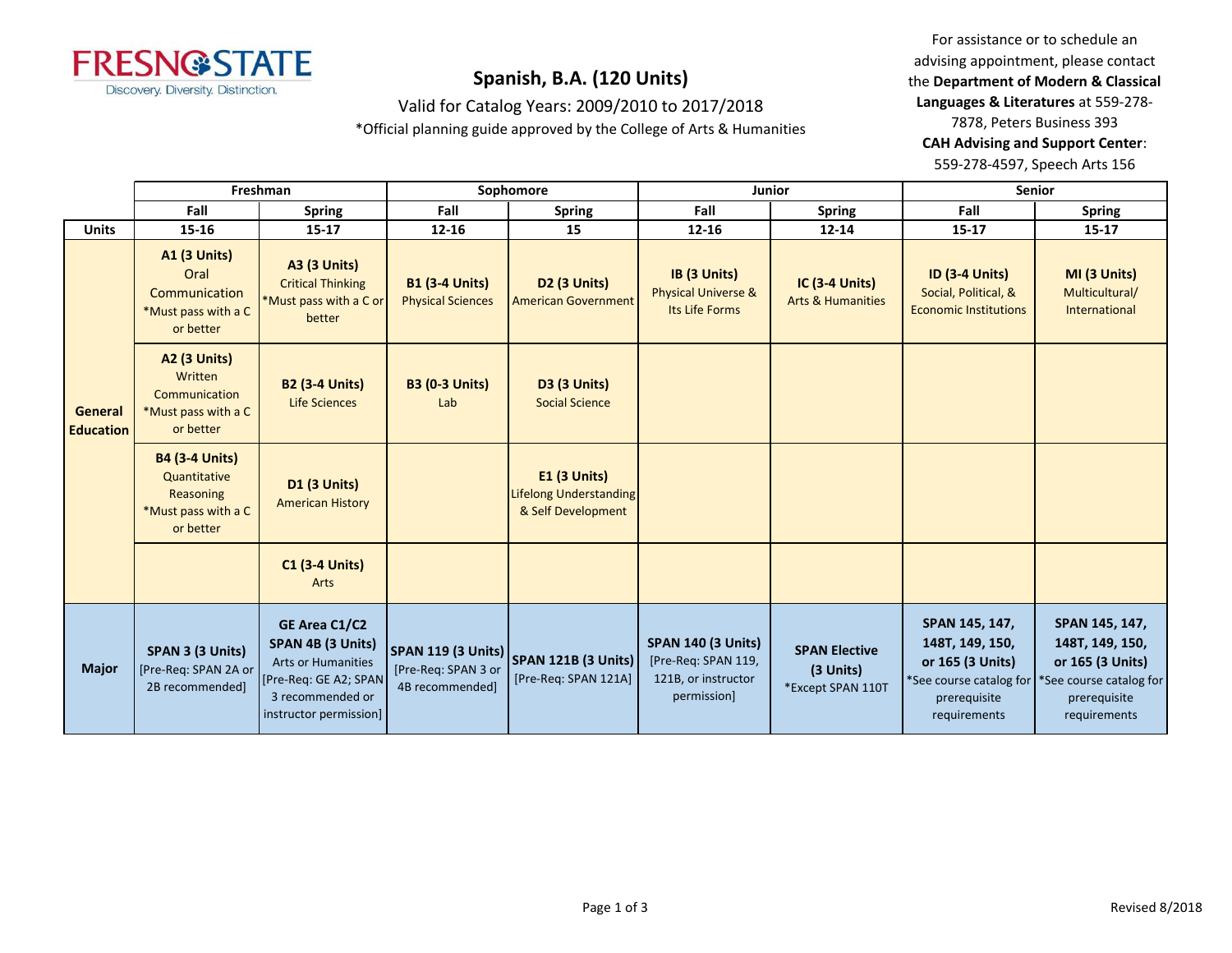

For assistance or to schedule an advising appointment, please contact the **Department of Modern & Classical Languages & Literatures** at 559-278- 7878, Peters Business 393 **CAH Advising and Support Center**: 559-278-4597, Speech Arts 156

| Valid for Catalog Years: 2009/2010 to 2017/2018 |
|-------------------------------------------------|
|-------------------------------------------------|

\*Official planning guide approved by the College of Arts & Humanities

|                  | Freshman                                                    |               |                                                                                                 | Sophomore                                                                                       |                                                                                                               | Junior                                                                                                                                                                                               | Senior                                                                         |                                                                                                                                                           |
|------------------|-------------------------------------------------------------|---------------|-------------------------------------------------------------------------------------------------|-------------------------------------------------------------------------------------------------|---------------------------------------------------------------------------------------------------------------|------------------------------------------------------------------------------------------------------------------------------------------------------------------------------------------------------|--------------------------------------------------------------------------------|-----------------------------------------------------------------------------------------------------------------------------------------------------------|
|                  | Fall                                                        | <b>Spring</b> | Fall                                                                                            | <b>Spring</b>                                                                                   | Fall                                                                                                          | <b>Spring</b>                                                                                                                                                                                        | Fall                                                                           | <b>Spring</b>                                                                                                                                             |
| <b>Units</b>     | 15-16                                                       | $15 - 17$     | 12-16                                                                                           | 15                                                                                              | 12-16                                                                                                         | $12 - 14$                                                                                                                                                                                            | $15 - 17$                                                                      | $15 - 17$                                                                                                                                                 |
| <b>Major</b>     | <b>GE Area C2</b><br>SPAN 4A (3 Units)<br><b>Humanities</b> |               | <b>SPAN 121A (3)</b><br>Units)<br>[Pre-Req: SPAN 119<br>highly<br>recommended]                  | <b>SPAN Elective</b><br>(3 Units)<br>*Except SPAN 110T;<br>SPAN 117, 125, or 129<br>recommended | <b>SPAN 142 (3 Units)</b><br>recommended]<br>OR<br><b>SPAN 143 (3 Units)</b><br>recommended]                  | <b>SPAN 142 (3 Units)</b><br>[Pre-Req: SPAN 3 or 4B   [Pre-Req: SPAN 3 or 4B<br>recommended]<br>OR<br><b>SPAN 143 (3 Units)</b><br>[Pre-Req: SPAN 3 or 4B   [Pre-Req: SPAN 3 or 4B  <br>recommended] | <b>SPAN Elective</b><br>(3 Units)<br>*Except SPAN 110T                         | <b>SPAN 170 (3 Units)</b><br>[Pre-Req: SPAN 140 or<br>instructor permission;<br>Senior standing & 20<br>UD units of Spanish<br>coursework<br>recommended] |
|                  |                                                             |               | <b>SPAN Elective</b><br>(3 Units)<br>*Except SPAN 110T;<br>SPAN 117, 125, or<br>129 recommended |                                                                                                 |                                                                                                               |                                                                                                                                                                                                      |                                                                                |                                                                                                                                                           |
|                  |                                                             |               |                                                                                                 |                                                                                                 | <b>UDWS (0-4 Units)</b><br>*Upper Division<br>Writing Exam OR "W"<br>Course (must pass with<br>a C or better) | <b>Elective</b>                                                                                                                                                                                      | CI 149 (3 Units)<br>*Prerequisite for<br><b>Teaching Credential</b><br>Program | <b>Elective</b>                                                                                                                                           |
| <b>Electives</b> |                                                             |               |                                                                                                 |                                                                                                 | <b>EHD 50 (3 Units)</b><br>*Prerequisite for<br><b>Teaching Credential</b><br>Program                         | *Consult ED 100 for<br>Single Subject<br>Credential<br>requirements; Take<br><b>CBEST</b>                                                                                                            | <b>Elective</b>                                                                | <b>Elective</b>                                                                                                                                           |